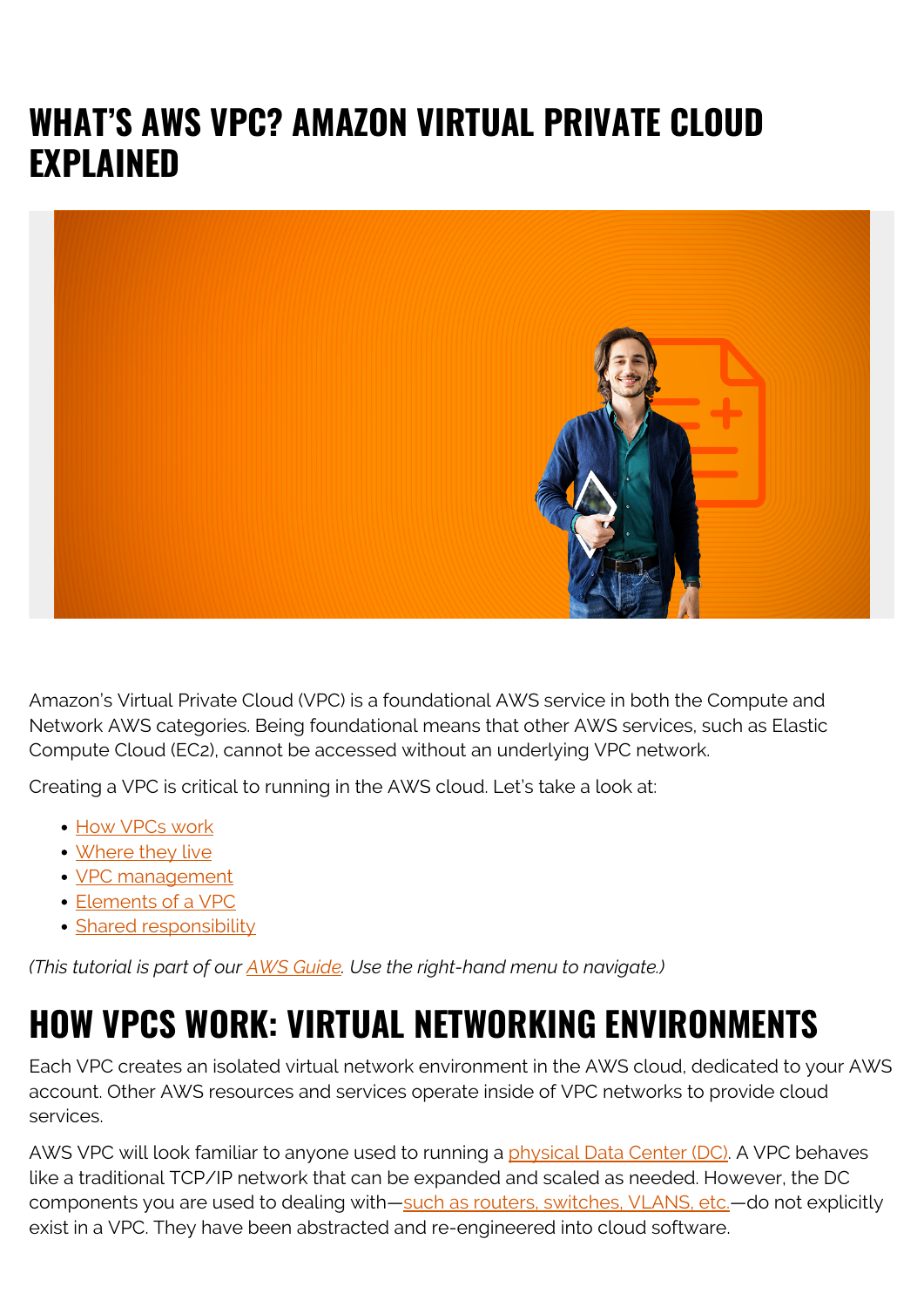Using VPC, you can quickly spin up a virtual network infrastructure that AWS instances can be launched into. Each VPC defines what your AWS resources need, including:

- IP addresses
- Subnets
- Routing
- Security
- Networking functionality

# **WHERE VPCS LIVE**

All VPCs are created and exist in one—and only one—AWS region. [AWS regions](https://blogs.bmc.com/blogs/aws-regions-availability-zones/) are geographic locations around the world where Amazon clusters its cloud data centers.

The advantage of regionalization is that a regional VPC provides network services originating from that geographical area. If you need to provide closer access for customers in another region, you can set up another VPC in that region.

This aligns nicely with the theory of AWS cloud computing where IT applications and resources are delivered through the internet on-demand and with pay-as-you-go pricing. Limiting VPC configurations to specific regions allows you to selectively provide network services where they are needed, as they are needed.

Each Amazon account can host multiple VPCs. Because VPCs are isolated from each other, you can duplicate private subnets among VPCs the same way you could use the same subnet in two different physical data centers. You can also add public IP addresses that can be used to reach VPClaunched instances from the internet.

Amazon creates one default VPC for each account, complete with:

- Default subnets
- Routing tables
- Security groups
- Network access control list

You can modify or use that VPC for your cloud configurations or you can build a new VPC and supporting services from scratch.

## **MANAGING YOUR VPCS**

VPC administration is handled through these AWS management interfaces:

- **AWS Management Console** is the web interface for managing all AWS functions (image below).
- **[AWS Command Line Interface \(CLI\)](https://aws.amazon.com/cli/)** provides Windows, Linux, and Mac commands for many AWS services. AWS frequently provides configuration instructions as CLI commands.
- **[AWS Software Development Kit \(SDK\)](https://aws.amazon.com/tools/#SDKs)** provides language-specific APIs for AWS services, including VPCs.
- **Query APIs.** Low-level API actions can be submitted through HTTP or HTTPS requests. Check [AWS's EC2 API Reference](https://docs.aws.amazon.com/AWSEC2/latest/APIReference/Welcome.html) for more information.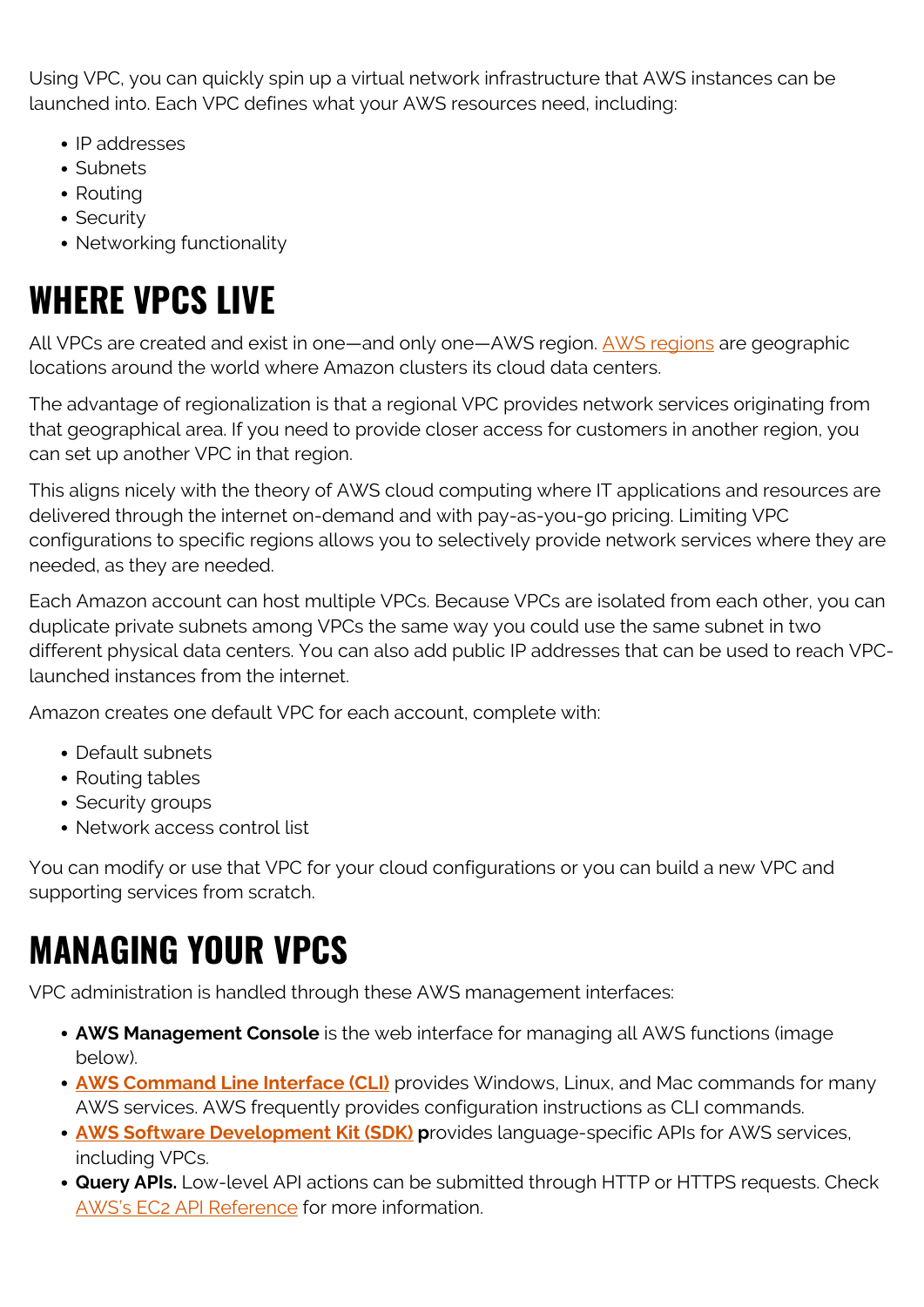| $\frac{aws}{2}$<br>Services $\blacktriangledown$              |                                                                                                                           | Q Search for services, features, marketplace products, and docs       | $[Alt + S]$              | 冋<br>Δ                                                                      | Joe Hertvik V<br>N. Virginia $\Psi$<br>Support <b>v</b> |  |
|---------------------------------------------------------------|---------------------------------------------------------------------------------------------------------------------------|-----------------------------------------------------------------------|--------------------------|-----------------------------------------------------------------------------|---------------------------------------------------------|--|
| New VPC Experience<br>Tell us what you think                  | <b>Launch VPC Wizard</b><br>Launch EC2 Instances<br>Note: Your Instances will launch in the US East (N. Virginia) region. |                                                                       |                          | Service Health                                                              |                                                         |  |
| <b>VPC Dashboard New</b><br>Filter by VPC:                    | <b>Resources by Region C Refresh Resources</b>                                                                            |                                                                       |                          | <b>Current Status</b><br>Amazon EC2 - US East (N. Virginia)                 | <b>Details</b><br>Service is operating normally         |  |
| Q Select a VPC                                                | You are using the following Amazon VPC resources                                                                          |                                                                       |                          | View complete service health details                                        |                                                         |  |
| <b>VIRTUAL PRIVATE</b><br><b>CLOUD</b><br>Your VPCs New       | <b>VPCs</b><br>See all regions                                                                                            | <b>NAT Gateways</b><br>N. Virginia 1<br>See all regions \             | N. Virginis O            | Settings<br>Zones<br><b>Console Experiments</b>                             |                                                         |  |
| Subnets New<br>Route Tables                                   | Subnets<br>See all regions \                                                                                              | <b>VPC Peering Connections</b><br>N. Virginia 6<br>See all regions \  | N. Virginis <sup>O</sup> |                                                                             |                                                         |  |
| Internet Gateways New<br>Egress Only Internet<br>Gateways New | Route Tables<br>See all regions $\overline{\mathbf{v}}$                                                                   | Network ACLs<br>N. Virginia 1<br>See all regions $\Psi$               | At Virginis 1            | Additional Information                                                      |                                                         |  |
| Carrier Gateways New<br><b>DHCP Options Sets New</b>          | <b>Internet Gateways</b><br>See all regions $\Psi$                                                                        | <b>Security Groups</b><br>N. Virginia O<br>See all regions \          | N. Virginia 2            | <b>VPC</b> Documentation<br><b>All VPC Resources</b><br>Forums              |                                                         |  |
| Elastic IPs New                                               |                                                                                                                           |                                                                       |                          | Report an Issue                                                             |                                                         |  |
| Managed Prefix<br>Lists New                                   | Egress-only Internet Gateways<br>See all regions $\Psi$                                                                   | <b>Customer Gateways</b><br>N. Virginia O<br>See all regions $\nabla$ | N. Virginia O            | Transit Gateway Network Manager                                             |                                                         |  |
| Endpoints                                                     |                                                                                                                           |                                                                       |                          | Network Manager enables centrally manage your global network across AWS and |                                                         |  |
| <b>Endpoint Services</b>                                      | <b>DHCP</b> options sets<br>See all regions $\nabla$                                                                      | <b>Virtual Private Gateways</b><br>N. Virginia 1<br>See all regions V | N. Virginia O            | on-premises. Learn more                                                     |                                                         |  |
| <b>NAT Gateways New</b>                                       |                                                                                                                           |                                                                       |                          | Get started with Network Manager                                            |                                                         |  |

The AWS Management Console manages your VPCs and other AWS services

*(Learn about more [AWS management tools.](https://blogs.bmc.com/blogs/aws-management-tools/))*

### **ELEMENTS OF A VPC**

The web-based AWS management console, show above, shows most of the VPC resources you can create and manage. VPC network services include:

- IPv4 and IPv6 address blocks
- Subnet creation
- Route tables
- Internet connectivity
- Elastic IP addresses (EIPs)
- Network/subnet security
- Additional networking services

Let's look briefly at each.

#### **IPv4 and IPv6 address blocks**

VPC IP address ranges are defined using Classless interdomain routing (CIDR) IPv4 and IPv6 blocks. You can add primary and secondary CIDR blocks to your VPC, if the secondary CIDR block comes from the same address range as the primary block.

AWS recommends that you specify CIDR blocks from the private address ranges specified in [RFC](http://www.faqs.org/rfcs/rfc1918.html) [1918](http://www.faqs.org/rfcs/rfc1918.html), shown in the table below. See the [AWS VPCs and Subnets page](https://docs.aws.amazon.com/vpc/latest/userguide/VPC_Subnets.html#vpc-resize) for restrictions on which CIDR blocks can be used.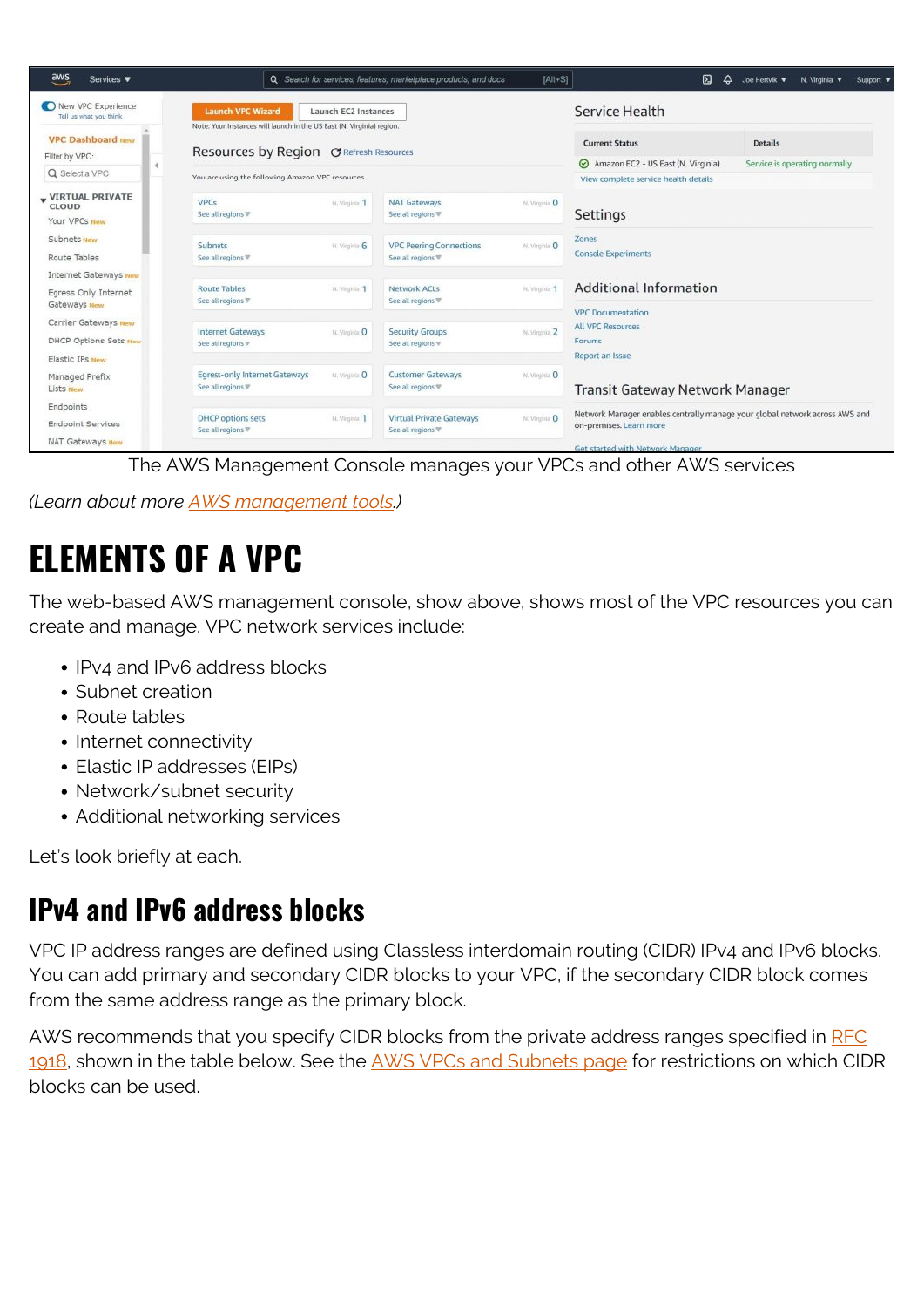#### **RFC 1918 Private IP Range**

 $10.0.0.0 - 10.255.255.255$ 

 $172.16.0.0 - 172.31.255.255$ 

192.168.0.0 - 192.168.255.255

Recommended private IPv4 address ranges for **AWS VPC CIDR blocks** 

#### **Subnet creation**

Launched EC2 instances run inside a designated VPC subnet (sometimes referred to as launching an instance into a subnet).

For IP addressing, each subnet's CIDR contains a subset of the VPC CIDR block. Each subnet isolates its individual traffic from all other VPC subnet traffic. A subnet can only contain one CIDR block. You can designate different subnets to handle different types of traffic.

For example, file server instances can be launched into one subnet, web and mobile applications can be launched into a different subnet, printing services into another, and so on.

#### **Route tables**

Route tables contains the rules (routes) that determine how network traffic is directed inside your VPC and subnets. VPC creates a default route table called the *main route table*. The main route table is automatically associated with all VPC subnets. Here, you have two options:

- Update and use the main route table to direct network traffic.
- Create your own route table to be used for individual subnet traffic.

### **Internet connectivity**

For Internet access, each VPC configuration can host one Internet Gateway and provide network address translation (NAT) services using the Internet Gateway, NAT instances, or a NAT gateway.

### **Elastic IP addresses (EIPs)**

EIPs are static public IPv4 addresses that are permanently allocated to your AWS account (EIP is not offered for IPv6). EIPs are used for public Internet access to:

- An instance
- An AWS elastic network interface (ENI)
- Other services needing a public IP address

You allocate EIPs for long-term permanent network usage.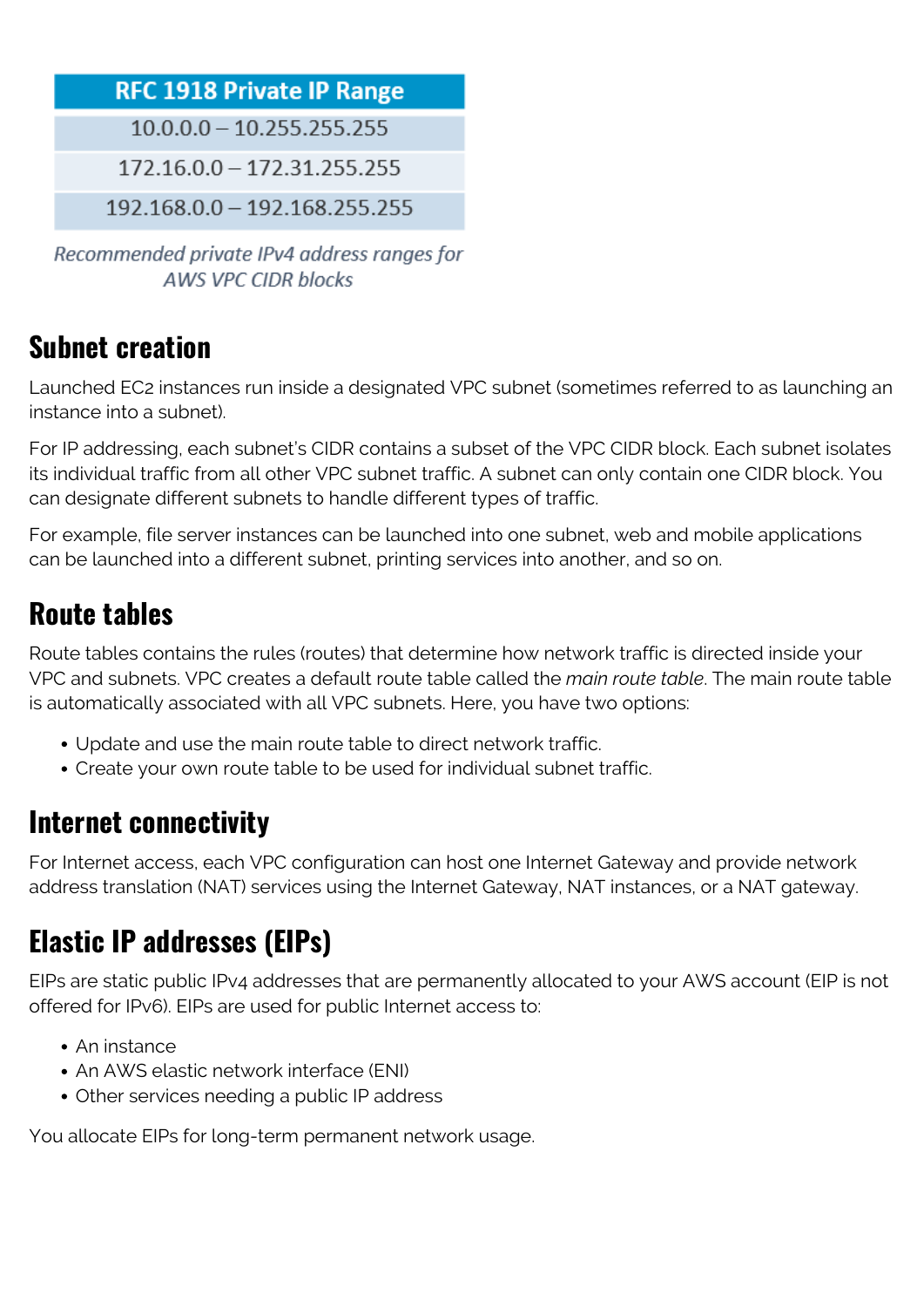### **Network/subnet security**

VPCs use security groups to provide stateful protection (the state of the connection session is maintained) for instances. AWS describes security groups as virtual firewalls.

VPCs also provide network access control lists (NACLs) to stateless VPC subnets—that is, the state of the connection is not maintained.

#### **Additional networking services**

Of course, these are not the only AWS services a VPC provides. You can use VPC to configure other common networking services such as:

- Virtual Private Networks (VPNs)
- Direct connectivity between VPCs (VPC peering)
- Gateways
- Mirror sessions